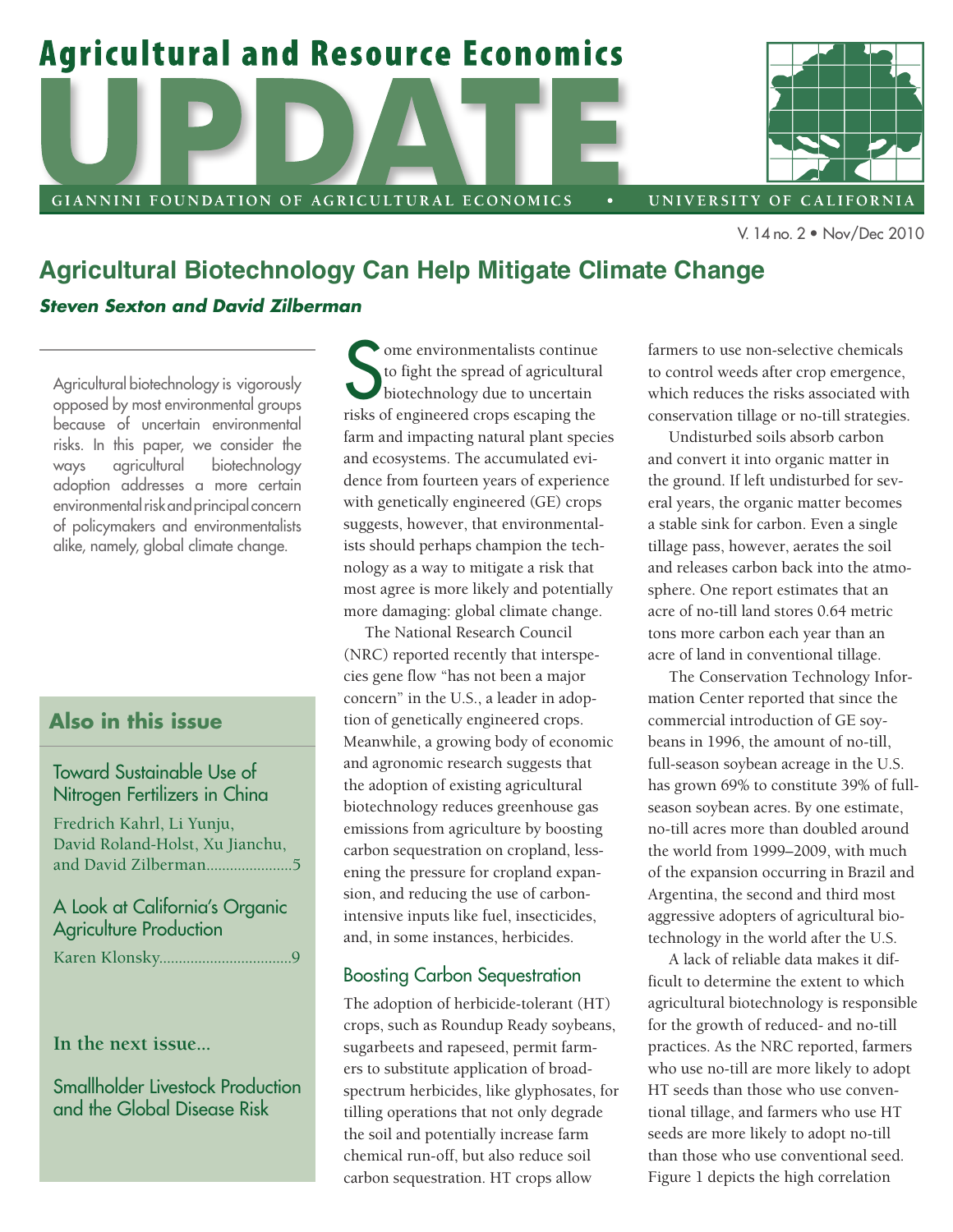

between no-till growth and the spread of genetically engineered (GE) seeds in Argentina. Conservation tillage likely would have grown in popularity absent GE technologies, as farmers became increasingly aware of the soil degradation associated with tilling operations. Still, the introduction of HT seeds has provided alternative to tillage that fueled the expansion of no-till practices.

 Brookes and Barfoot estimate that the increased use of no-till and reducedtill operations boosted carbon sequestration by 101,613 million tonnes of carbon dioxide from 1996 to 2008. In 2008 alone, an additional 3.9 million metric tons of carbon was sequestered because of the growth of conservation tillage, according to their report. This is equivalent to removing 6.4 million family cars from the road for one year.

The authors were unable to distinguish between land that is permanently in no-till or reduced-till (and therefore highly productive in terms of carbon sequestration) and land that is tilled periodically. Furthermore, attributing all growth in conservation tillage since 1996 to agricultural biotechnology likely overstates its role in reducing tilling operations. Thus, these estimates constitute an upper bound on the effect of GE seeds on carbon sequestration. They nevertheless provide valuable insights as to the order of magnitude of these effects.

# Avoiding Cropland Expansion

Demand for food and feed is expected to grow considerably by 2050, as the world population reaches nine billion

people and incomes in developing countries climb. Unless crop-yield growth returns to the high rates of the last century, either additional land will need to be brought into production or food security will decline. Cropland expansion poses risks of biodiversity loss and reductions in ecosystems services, but the ensuing carbon emissions render land use changes ever more problematic.

To convert natural land to farmland, existing biomass must be removed either by burning or by clear-cutting. Combusting biomass releases the carbon it had been storing. Similarly, when biomass is cut, cleared and abandoned, carbon is slowly released as it decays. In addition, as the new cropland is leveled and tilled to make it suitable for crops, carbon that had been sequestered in the ground is also released.

Agricultural biotechnology lessens the pressure for land use changes by increasing yields on existing land, due to reduced crop damage and by promoting more intensive use of existing land, e.g., double-cropping.

Some genetically engineered traits provide crops insect resistance (IR) by producing within the crop plant the naturally occurring pathogen, *Bacillus thuringiensis* (Bt), which is toxic to some common pests. Other crops are bred to be herbicide tolerant (HT), permitting the use of broad-spectrum chemicals that kill common weeds but also kill conventional crops.

The magnitude of yield gains due to GE seed adoption varies across regions, with those that suffer from large pest

populations and that lack effective alternatives to genetically engineered pest control experiencing the largest yield gains. Qaim reported that yield increases due to the Bt gene ranged from 9% in Mexico to 37% in India for cotton, and from 5% in the U.S. to 34% in the Philippines for corn.

In our own econometric analysis of GE seed adoption and crop yields throughout the world, we estimated that GE adoption boosted yields relative to conventional crops—45% for corn, 12.4% for soybeans, 25% for canola, and 65% for cotton. These effects are statistically significant, as well as economically significant, in every instance.

Our analysis controlled for countryspecific effects that could cause yields in a given country to change across a number of crops, as well as year-specific effects that would cause yields of a given crop to change across all countries.

The literature is full of controlled experiments that estimated GE trait impacts at field level. We were interested in the gain to farmers and regions that actually adopted GE seeds, which leads to some biases. Specifically, those who choose the technology are expected to gain more than those who do not. Therefore, our estimates are best interpreted as the effect of GE adoption on yields of adopters, i.e., an average treatment effect on the treated. They differ from previous estimates in that they don't isolate just the effect of the GE gene, but rather estimate an aggregate effect of adoption that also incorporates the yield effects of other farm management changes that result from GE adoption.

While our estimates may overstate the magnitude of gains that non-adopters would experience, they offer a good basis for determining how much additional land would have had to be farmed in order to produce our food supply without the GE yield gains. We estimate that an additional 21 million acres of land would have been needed to produce the world corn crop in 2008. Likewise,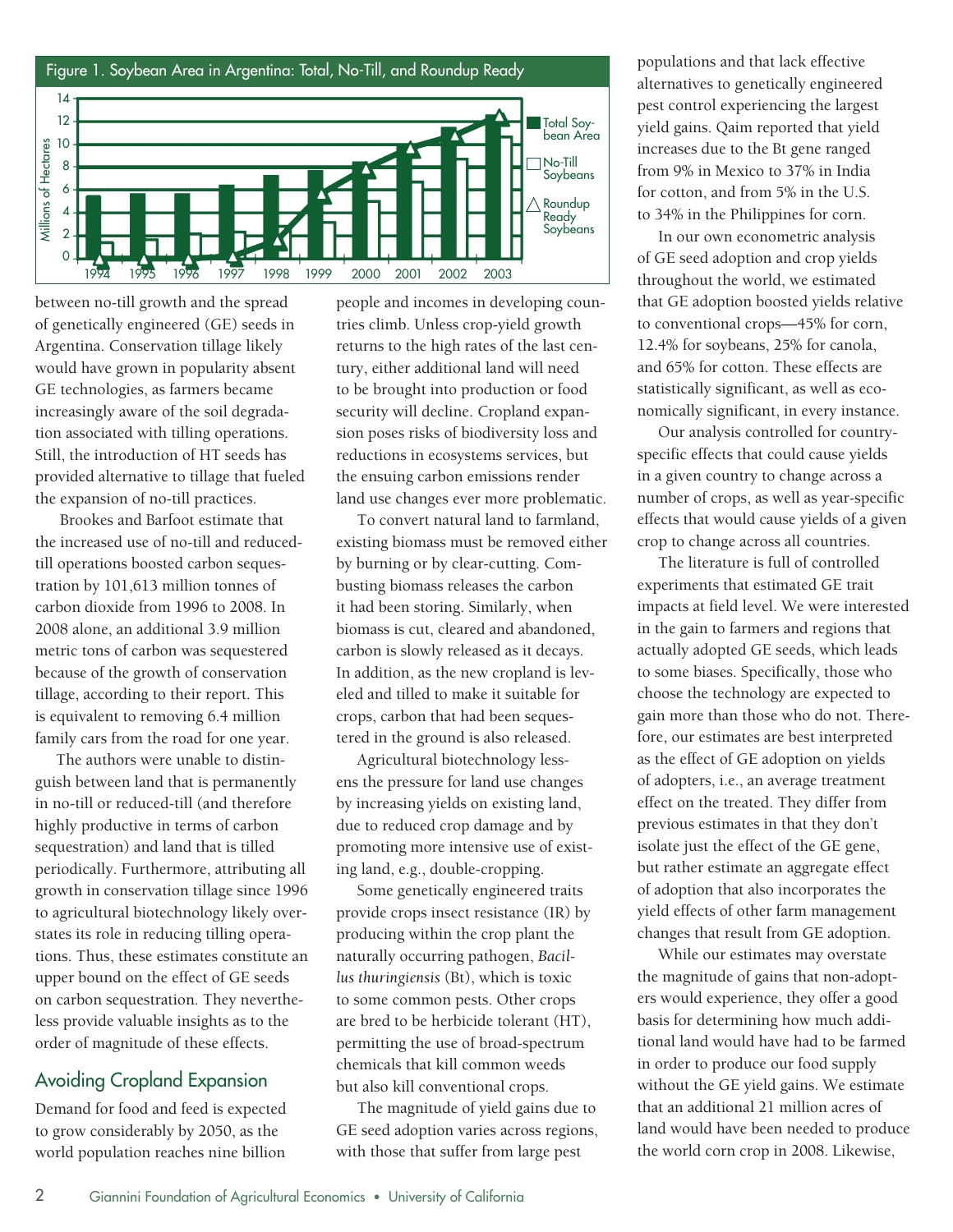without GE soybeans, an additional 27 million acres would have had to be planted to soybeans. Combined, these areas are roughly equal to the entire area planted to wheat in the U.S. in 2009, or to the size of the state of Kansas. *Double-cropping:* GE crops help to avoid land-use change by making double-cropping a viable practice on more farms. The practice of planting a winter crop is often complicated by fallow periods between crops. Tillage can cause delays, as can the persistence of chemical herbicides with high residual activity. HT seeds reduce the fallow period between crops in two ways. First, because HT seeds allow post-emergence glyphosate applications, farmers can substitute no-till or low-till and glyphosate applications for tilling operations. Second, because glyphosates have a low residual activity relative to alternatives used on conventional crops, HT seed adoption reduces the persistence of chemicals in the field.

Double-cropping has become particularly prevalent in Argentina, where it is estimated that the planting of late-season soybeans after wheat has created a virtual expansion of arable land on the order of 10 million acres since 1996, enabling Argentine soybean production to keep pace with Chinese import demand (Figure 2).

HT rapeseed and soybeans also permit double-cropping with wheat and sorghum in other regions like the U.S. and Canada, but there is no reliable data on the extent of these practices. Brazil, which has also been a major adopter of GE soybeans, has not experienced the same dramatic increase in double-cropping because the agronomic conditions are not as well suited to the production of a late-season crop.

Determining the carbon emissions savings from avoided land conversion, whether due to yield gains or double-cropping, is difficult for several reasons. First, general equilibrium effects would offset the demand for

new land in the absence of GE seeds. For instance, food prices would rise, reducing demand for food, and thereby reducing demand for land for food production. Second, the carbon costs of land conversion depend on the type of land that is converted. Where dense biomass must be cleared for cropland, the carbon costs are greater. Foregone carbon sequestration on natural lands is greater where forests are young and growing quickly. The carbon emissions savings from avoided land conversion range from 12–74.8 metric tons of carbon per hectare in the U.S. and 8–90 metric tons in Latin America.

Based on this analysis, then, GE seed adoption in 2009 generated carbon emissions savings in the range of 480–5,400 million metric tons, or the equivalent of annual carbon emissions from 800–9,000 million family cars.

#### Lowering Demand for Inputs

*Chemicals:* Agricultural biotechnology also generates carbon emissions savings by reducing farmer demand for some carbon-intensive inputs. Pesticide applications are lower on fields planted to GE seed than on fields planted to conventional seed. Because the GE seed is coded to produce the Bt toxin, caterpillars are controlled without the application of topical insecticides. While farmers growing Bt crops may still apply chemicals to control other pests, empirical evidence from field trials and farmer surveys confirm that overall pesticide use declines.





The magnitude of reduction depends on the region. Regions that experience high pest pressure and have a history of effective chemical control are expected to see the biggest decline in pesticide use with the adoption of IR seed. Regions that either do not have pest problems or that do not effectively control pest problems with chemicals will not see dramatic changes.

In his review, Qaim reported that IR maize varieties reduced pesticide use by 8% in the U.S., 10% in South Africa, and 63% in Spain. However, pesticide use did not change in Argentina. Adoption of IR cotton generated a reduction in pesticide use of 47% in Argentina, 36% in the U.S., and 77% in Mexico. Figure 3 shows the high correlation between the spread of IR corn varieties in the U.S. and the decline in total quantity of pesticides applied to corn.

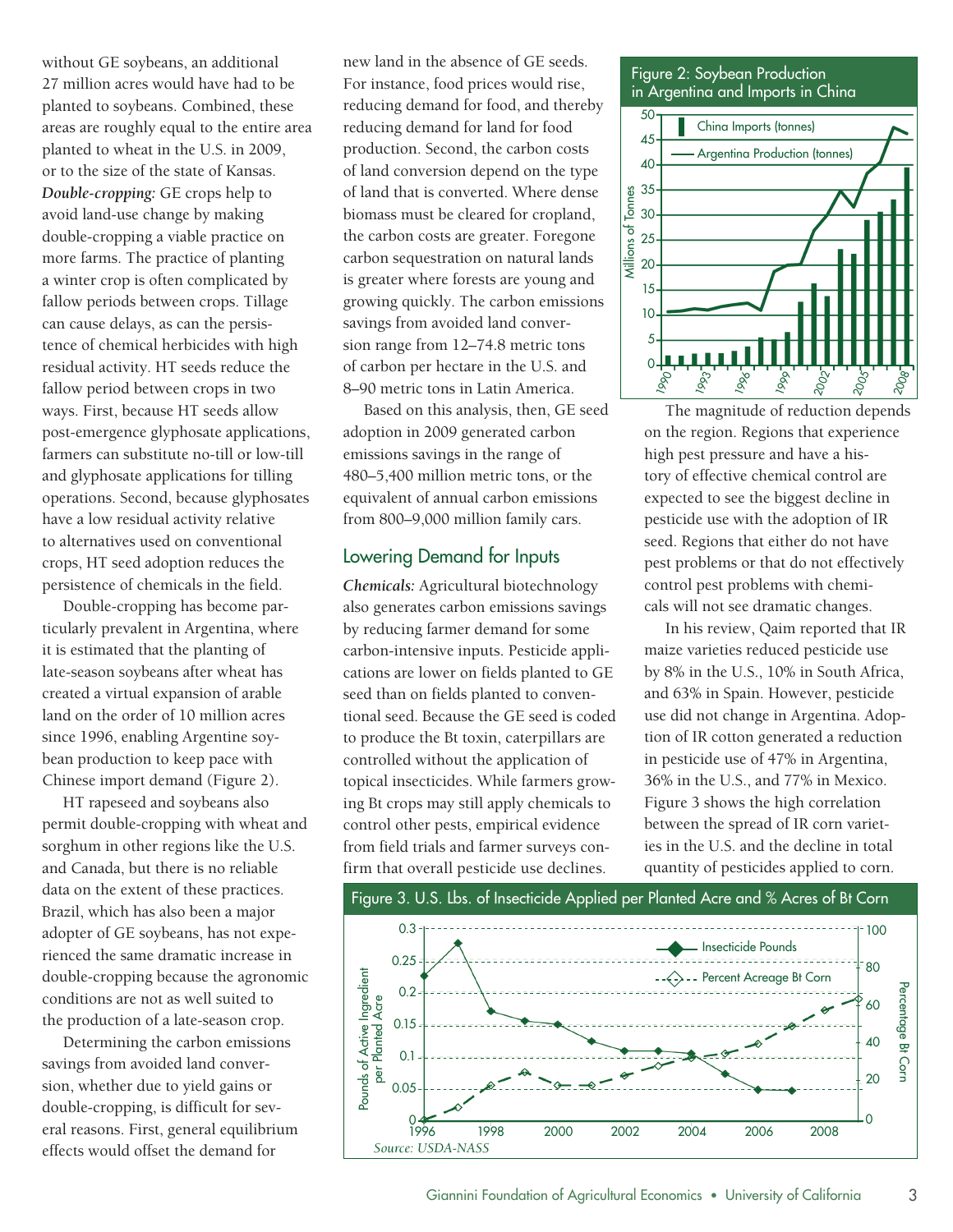HT crops permit easier weed control through the use of glyphosates. The availability of glyphosate control on HT fields should induce substitution toward responsive chemical applications rather than preventive ones, leading to reductions in the amount of applied herbicides. However, the availability of post-emergence glyphosate applications increases the marginal productivity of herbicide applications because glyphosates have less residual activity and are effective against a greater range of weeds. Adoption of HT crops, therefore, may increase the total quantity of herbicides applied to fields because glyphosates are simply more effective. Even in these situations, glyphosates substitute for tilling operations and for more toxic and targeted chemicals that persist longer in the environment.

Estimates of the carbon emissions associated with production, packaging, and transport of agrochemicals range from 3.9 to 6.3 kilograms of carbon equivalent per kilogram of active ingredient. Based on estimates of pesticide use on U.S. cotton, this suggests IR cotton reduces annual pesticide applications by 3,600 metric tons, and, therefore, generates annual carbon emissions savings of 14,000 metric tons, equivalent to removing 23,000 family cars from the road. Similar estimates suggest the avoided pesticide applications due to IR corn reduce carbon emissions by 3,500 metric tons per year, or the equivalent of annual emissions from 5,800 family cars.

*Fuel Use:* To the extent agricultural biotechnology reduces tilling operations and chemical pesticide applications, it also reduces fuel use by decreasing the number of tractor passes on each field.

We estimated the effect of GE crop adoption on farm fuel use by exploiting the dynamic pattern of adoption in the U.S. and using USDA data on annual fuel expenditures by crop. We analyzed data for cotton, corn and soybeans three crops with GE varieties—and wheat, sorghum, and barley, three crops without GE varieties. Fuel use per acre for each of these crops is plotted in Figure 4. Fuel use on crops with GE varieties fell relative to other crops at about the time GE crops were introduced in 1996. Our statistical estimates suggest that GE crop adoption reduces fuel consumption by 19% on average.

#### Possible Offsetting Carbon Emissions from GE Seeds

While the yield gains from GE crop adoption and the additional capacity for double-cropping reduce demand for cropland expansion, GE seeds may also induce some expansion by making it profitable to farm marginal land that is too costly to farm under conventional crops. Also, as noted, adoption of HT crops leads to an increase in herbicide applications in some situations. Furthermore, theory predicts that as GE crops reduce crop damage, the marginal productivity of directly productive inputs, like fertilizer, capital



and labor, increases. Therefore, while GE seeds reduce chemical pesticide use, they may also cause increases in the use of other inputs. Fertilizer, in particular, is carbon-intensive.

In spite of possible offsetting effects, the preponderance of evidence suggests strongly that agricultural biotechnology helps to mitigate climate change. Future technologies may also help farming adapt to climate change by generating plants that tolerate extreme climatic conditions, like heat, frost and drought, and reduce input-intensity.

More research is needed across a number of disciplines in order to refine the analysis presented here. Nevertheless, the existing body of research is sufficient to estimate the orders of magnitude of carbon emissions savings due to GE seeds and conclude that the technology can play a valuable role in climate change mitigation.

#### Suggested Citation:

Sexton, S. and D. Zilberman. 2010. "Agricultural Biotechnology Can Help Mitigate Climate Change" *ARE Update* 14(2):1-4. University of California Giannini Foundation of Agricultural Economics.

*Steven Sexton is a Ph.D. Candidate and David Zilberman is a professor, both in the Department of Agricultural and Resource Economics at UC Berkeley. They can be contacted by e-mail at ssexton@berkeley.edu and zilber1@berkeley.edu, respectively.* 

# For additional information, the authors recommend:

- Brookes, G., and Barfoot, P. (2010). Global Impact of Biotech Crops: Environmental Effects, 1996-2008. *AgBioForum* 13(1): 76-94. Available at: http://www.agbioforum.org.
- Qaim, A. (2009). The Economics of Genetically Modified Crops. *Annual Review of Resource Economics* 1, 665-694.
- Sexton, S. and D. Zilberman (2011). "How Agricultural Biotechnology Boosts Food Supply and Accomodates Biofuel." in Perloff, J. and J.G. Zivin. *Agricultural Economics.* NBER. Forthcoming 2011. Draft accessible via http://www.nber.org/books/perl10-1.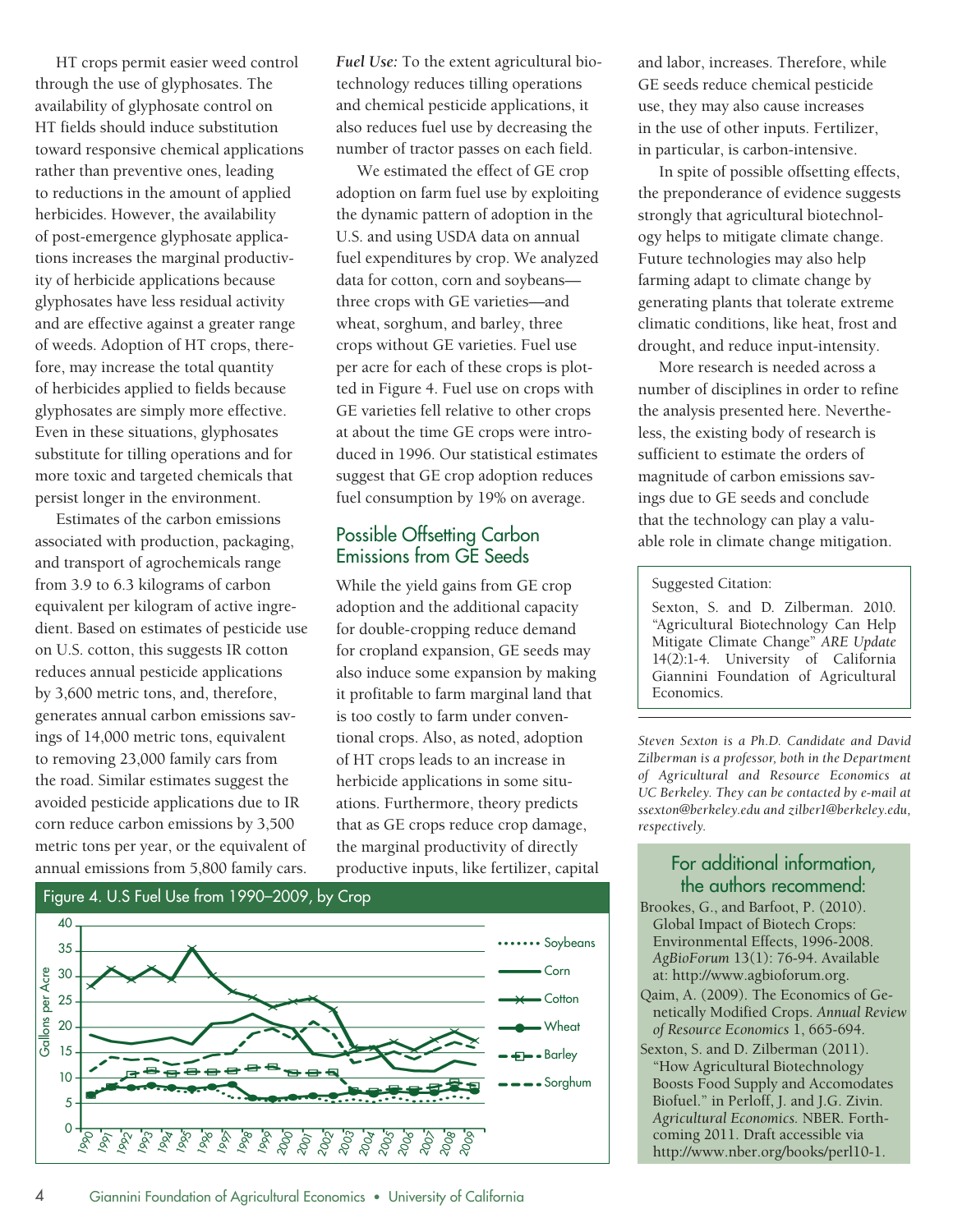# **Toward Sustainable Use of Nitrogen Fertilizers in China** *Fredrich Kahrl, Li Yunju, David Roland-Holst, Xu Jianchu, and David Zilberman*

Nitrogen fertilizer use in China is an environmental problem of global proportions, but unique aspects of China's farm sector and the fertilizer industries will make this problem difficult to tackle.

China is the world's largest con-<br>
sumer of inorganic nitrogen<br>
fertilizers, accounting for about sumer of inorganic nitrogen one-third of total global consumption. The use of nitrogen fertilizers has played an important role in maintaining food security in China by allowing large increases in both grain and non-grain yields. Despite claims that it would starve the world, China has continued to be relatively self-sufficient in food production over the last three decades.

Since the 1990s there has been growing recognition that high levels of nitrogen fertilizer use in China are contributing to local, regional, and global environmental problems, including: deteriorating water quality, soil acidification, greenhouse gas (GHG) emissions, and a substantial perturbation of the global nitrogen cycle.

China's first national pollution survey, completed in early 2010, identified agriculture as a major polluter, increasing domestic pressure on policymakers to limit the environmental consequences of fertilizer use. As policymakers weigh options for reducing GHG emissions growth in China, improving the efficiency of nitrogen fertilizer use could be a cost-effective mitigation strategy.

Reconciling the food security and environmental dimensions of nitrogen fertilizer use will pose unique challenges for China because of the distinctive nature of China's farm sector and fertilizer industry. Although the U.S. and Chinese agricultural sectors are quite

different, there is an important role for U.S. research institutes and extension services in assisting China to develop the technological and institutional innovations to address its fertilizer challenges.

## Nitrogen Fertilizers and the Environment

The vast majority of the Earth's nitrogen resides in the atmosphere as an inert gas, an essential ingredient for life but for most of the planet's history only available to plants and animals on a limited scale through nitrogen-fixing bacteria and algae. Since the early 20th Century, the use of inorganic fertilizers and fossil fuel combustion have greatly increased the amount of nitrogen transferred from the atmosphere to terrestrial and aquatic ecosystems, with the amount of nitrogen fixed by humans now exceeding natural fixation by almost a factor of two.

Inorganic nitrogen fertilizer use in China is an important part of the anthropogenic transformation of the global nitrogen cycle, contributing to an estimated 15% of anthropogenic nitrogen creation in 2005. To put the scale of fertilizer-derived nitrogen flows in China in perspective, in 2008 the amount of fertilizer-nitrogen lost to the atmosphere through volatilization in China was larger than the total amount of nitrogen fertilizer consumed in all of Africa.

Massive inputs of nitrogen fertilizer in China are having local, regional, and global impacts. Nitrogen run-off and leaching into lakes and rivers has had severe impacts on water quality. Many of China's major lakes are badly degraded as a result of nitrogen and phosphorous pollution, with five of China's largest freshwater lakes either eutrophic or hypotrophic. Red tides, resulting from the run-off of fertilizer nutrients, are increasingly commonplace in China's coastal waters. Several studies have shown high levels of fertilizerderived nitrate in groundwater in China, with measured values as high as 30 times U.S. EPA-allowed levels in a large study in northern China.

Ammonia-based (e.g., ammonium nitrate) or ammonia-forming (e.g., urea) fertilizers can affect soil acidity by increasing hydrogen ion concentrations in the soil. Analysis of data from China's national soil surveys indicates that the average pH of soils in China declined sharply from the 1980s to the 2000s, with nitrogen fertilizer use as the main culprit. Soil acidification will have longer-term impacts on crop yields if not corrected.

Nitrogen fertilizer production and use in China is also a major source of GHG emissions. For reasons we describe below, China's nitrogen fertilizer industry is significantly more energy- and carbon-intensive than the global average. In a recent paper, we estimated that the application of nitrogen fertilizers in China led to mid-range GHG emissions (embodied  $CO<sub>2</sub>$  and  $N<sub>2</sub>O$ ) of 400 million tons CO<sub>2</sub> equivalent in 2005, equivalent to 8% of China's energyrelated CO<sub>2</sub> emissions. To a greater extent than in other countries, improving the efficiency of nitrogen fertilizer production and use in China could be an important GHG mitigation strategy.

# China's Nitrogen Fertilizer Industry

China's nitrogen fertilizer industry is unique in three respects. First, smalland medium-sized manufacturing plants have historically accounted for a significant share of output, whereas in most of the world nitrogen fertilizer is manufactured in large, centralized facilities. Second, ammonium bicarbonate, a low analysis (17% N) and relatively unstable nitrogen fertilizer, has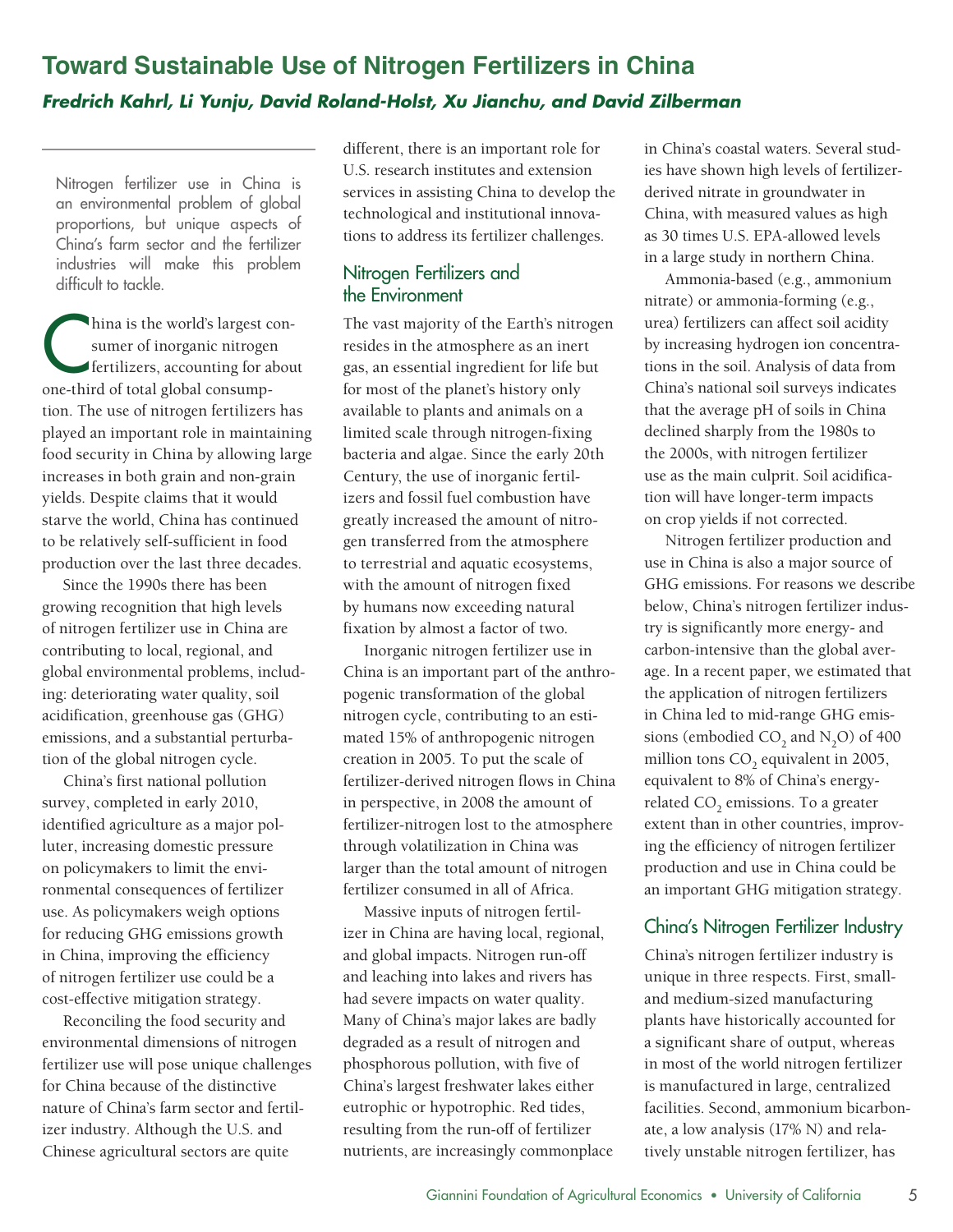historically been an important fertilizer in China but was never widely used elsewhere. Third, in China coal has been the primary feedstock for producing ammonia, the source of nitrogen in chemical fertilizers, while the rest of the world has relied primarily on natural gas since the early 1960s.

The evolution of China's nitrogen fertilizer industry was driven in large part by resource and political constraints. Decentralized, small-scale production allowed China to overcome constraints on investment capital, foreign exchange, lead time, and distribution requirements characteristic of larger plants—all reinforced by the country's diplomatic isolation during the 1960s. The invention by Chinese chemists in the early 1960s of a relatively simple, low-cost process to produce ammonium bicarbonate allowed rapid deployment of smallscale, decentralized production facilities. Finally, coal-intensive ammonia production accords with China's resource endowments; only 1% of the world's proven natural gas reserves, but 14% of the world's coal reserves. This unique trajectory has allowed China to create the world's largest nitrogen fertilizer industry, but has also meant that this industry is significantly less energy and carbon efficient than the world average.

## Fertilizer and Farming in China

Unlike the land-abundant and laborscarce U.S., China's agricultural sector is highly labor- and input-intensive, with around 200 million small, poor farmers cultivating plots of land that are often smaller than an acre. The terrain and quality of farmland in China vary dramatically, from subsistence grain production on steep mountain slopes to triple cropping on some of the world's most productive farmland. Because of the scarce availability of high-quality farmland, food security and the need to achieve ever-higher yields have long been a preoccupation in Chinese agriculture.

Figure 1. Growth in Nitrogen Fertilizer Consumption and Cereal and Vegetable Output, 1961–2008 (1961=100) Nitrogen **Cereals** Vegetables 7000 6000 5000



China's agricultural sector has undergone a radical transformation over the last three decades. Beginning with collectivization in the 1950s, agriculture was governed by a procurement system that kept crop prices and returns to agriculture artificially low to maintain a supply of cheap food for cities. In the early 1980s, the government relaxed this procurement system to allow farmers to sell above-quota output at higher prices. By 1992, the procurement system had been largely dismantled and since then the government's role in agriculture has been increasingly indirect.

Agricultural input markets were reformed using a similar strategy. Under central planning, fertilizer was allocated under a rationing system that supported priority crops in high-yield regions. The price system implicitly subsidized fertilizer producers, but did not provide fertilizer subsidies to farmers. As a result, under this government allocation system, inorganic fertilizer use remained relatively low. With the scaling back of central planning, government fertilizer allocation was first supplemented with a dual track system and then more completely liberalized.

Fertilizer subsidies are still directed primarily at producers, largely through preferential electricity and natural gas prices that range from 30–50% below

those paid by other industrial producers. As a result of producer subsidies and controls on retail prices, nitrogen fertilizer prices in China are lower than world prices, but the influence of subsidies on retail prices is difficult to gauge because China's nitrogen fertilizer industry is so different from other countries. One example is farm prices for urea in China which were around US\$0.12–0.13 per pound in early 2008, whereas farm prices for urea in the U.S. spiked to \$0.28 per pound in the same period.

900

In the past two years, China's central government has begun efforts to curtail fertilizer producer subsidies, restructure the fertilizer industry, and liberalize retail fertilizer prices. As part of these efforts, the government will aim to shift fertilizer subsidies from producers to farmers through a "general agricultural input subsidy," which was created in 2006 and is intended to offset increases in input prices for grain farmers.

# Nitrogen Fertilizer Use Efficiency in China

Since the late 1970s, growth in nitrogen fertilizer use has outpaced grain production in China (Figure 1). While this aggregate relationship might suggest declining use efficiency, in fact most of the increase in nitrogen fertilizer use can be explained by sustained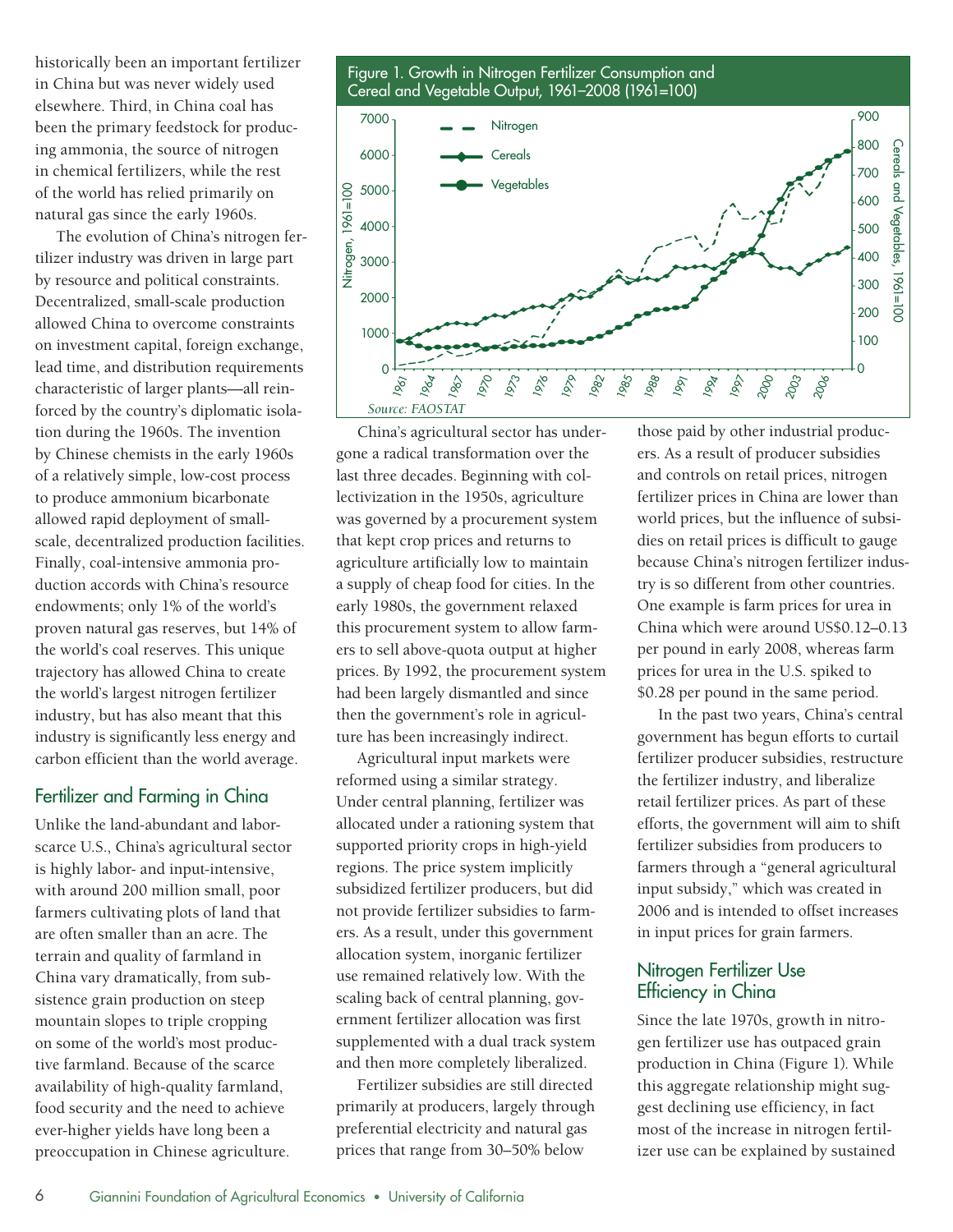increases in yields and significant growth in non-grain acreage. Early market reforms gave Chinese farmers more discretion in planting decisions, and they shifted rapidly to crops with higher value and income elasticities. Vegetable production, for instance, has grown nearly eight-fold since the early 1980s (Figure 1).

The expansion of fruit and vegetable acreage in China has important implications for nitrogen fertilizer use because these crops tend to be more fertilizer intensive than grain crops. Continued increases in fruit and vegetable acreage will increase total nitrogen fertilizer use even if application rates for individual crops remain constant.

The relatively small contribution of declines in nitrogen use efficiency to growth in nitrogen fertilizer consumption does not suggest that current levels of nitrogen application in China are agronomically efficient. Nitrogen use efficiency in China is generally thought to be much lower than in the U.S., and a growing number of field trials suggest that application rates for grain crops in China could be reduced by 20–30% while either maintaining or increasing yields.

Even so, current nitrogen application levels in China may be economically efficient, given the conditions and constraints that farmers face. If this is true, incentivizing farmers toward more socially optimal levels of nitrogen fertilizer use will require identifying and overcoming barriers to efficiency improvements.

#### Food Security and the Environment

Improving nitrogen fertilizer use efficiency is crucial to balancing food production goals and environmental sustainability in China. Improvements of this kind will require policy initiative along two parallel tracks. First, subsidies for fertilizer producers need to be scaled back, allowing retail fertilizer prices to better reflect resource

and environmental costs. Reducing energy price subsidies and relaxing retail price constraints can also facilitate a restructuring of China's nitrogen fertilizer industry that would likely reduce its environmental footprint.

Second, extension and other agricultural services will need to be improved to ensure that farmers, and the agricultural system more broadly, have the ability to adapt to higher input prices. The required price adjustment is considerable. If, for example, urea farm prices in China were allowed to rise to U.S. levels (from US\$0.14 per pound to \$0.20 per pound, based on 2010 prices), farmers would need to reduce urea application rates by more than 30% to maintain fertilizer expenditures at current levels.

Enhancing agricultural services to support fertilizer efficiency improvements will pose a non-trivial challenge for China. China's agricultural sector is huge, diverse, decentralized, and unorganized, with limited extension support and little regulation. Additionally, a number of studies, including work that we have done in Yunnan Province, indicate that nitrogen application rates vary significantly across households and regions. Barriers to higher use efficiency, therefore, are also likely to be household and region specific.

Tackling fertilizer and other sustainability challenges in China's agricultural sector will require a rethinking and reorienting of public service support to agriculture, as well as an exploration of funding mechanisms to support those services. China's agricultural extension system, which has historically been an arm of central government policy and has never had an explicit environmental mandate, will need to improve its capacity to identify local environmental problems and design local solutions in particular through stronger linkages with research institutes. Funding mechanisms to support sustainability programs might include payments for environmental services or the creation

of a domestic or participation in an international GHG offset program.

#### Suggested Citation:

Kahrl, F., L. Yunju, D. Roland-Holst, X. Jianchu, and D. Zilberman. 2010. "Toward Sustainable Use of Nitrogen Fertilizers in China." *ARE Update* 14(2):5-7. University of California Giannini Foundation of Agricultural Economics.

*Fredrich Kahrl is a Ph.D. candidate in the Energy and Resources Group at UC Berkeley. Li Yunju is a Ph.D. candidate at the College of Resources and Environment at Nanjing Agricultural University. David Roland-Holst is an adjunct professor in the Department of Agricultural and Resource Economics and the Department of Economics at UC Berkeley (dwrh@berkeley. edu). Xu Jianchu is a professor at the Kunming Institute of Botany, Chinese Academy of Science, and senior scientist with the World Agroforestry Centre's China Program. David Zilberman is a professor in the Department of Agricultural and Resource Economics at UC Berkeley (zilber1@berkeley.edu).*

# For additional information, the authors recommend:

- Galloway, J.N., Townsend, A.R., Erisman, J.W., Bekunda, M., Cai, Z., Freney, J.R., Martinelli, L.A., Seitzinger, S.P., Sutton, M.A., 2008. Transformation of the Nitrogen Cycle: Recent Trends, Questions, and Potential Solutions. *Science* 320(5878): 889-892.
- Gao, C., Sun, B., Zhang, T., 2006. Sustainable Nutrient Management in Chinese Agriculture. *Pedosphere* 16(2), 253-264.
- Ju, X., Xing G., Chen X., Zhang S., Zhang L., Liu X., Zhen C., Yin B., Christie P., Zhu Z., Zhang F., 2009. Reducing Environmental Risk by Improving N Management in Intensive Chinese Agricultural Systems. *Proceedings of the National Academy of Sciences* 106 (9), 3041-3046.
- Kahrl, F., Li, Y., Su, Y., Tennigkeit, T., Wilkes, A., Xu, J., 2010. Greenhouse Gas Emissions from Nitrogen Fertilizer Use in China. *Environmental Science and Policy*. In Press.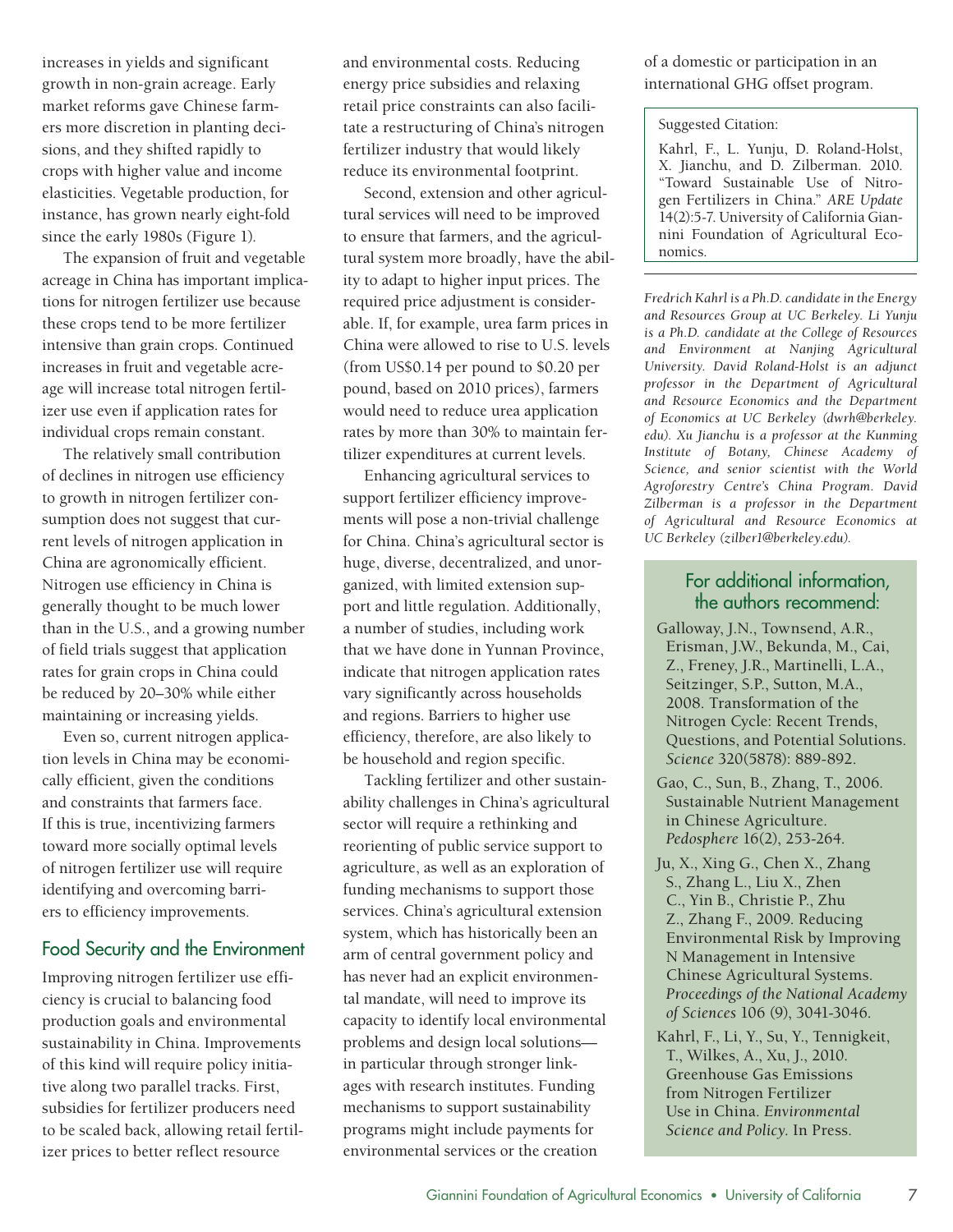# **A Look at California's Organic Agriculture Production** *Karen Klonsky*

California leads the nation with the highest number of organic farms, land in organic production, and organic sales. Two-thirds of organic sales in California are from produce, onefourth from livestock, and the remainder from field crops. The vast majority of organic farmers in California plan to increase or maintain their current levels of organic production.

he 2008 Organic Production Survey (OPS), administered by the National Agricultural Statistics Service, was a follow-up to the 2007 Census of Agriculture and was the first survey of organic agriculture in the United States. The target population included all farms and ranches meeting the standards of the National Organic Program (NOP), administered by the Agricultural Marketing Service (AMS) of USDA, to be certified organic, organic but exempt from certification, or transitioning to organic.

Organic farmers are exempt from the certification requirement if they gross less than \$5,000 from sales of organic products. "Transitioning farms" refers to the three-year transition period during which the requirements of the NOP must be adhered to before a farm can market production as organic. In other words, a transitioning farm follows the NOP rules but cannot sell anything as organic during the transition period.

The mailing list was built from several sources, including responses to questions in the 2007 census and the 2008 AMS list of certified organic farmers. The survey was mailed to

29,000 farms, including roughly 5,000 in California. The response rate in California was 85%, yielding 2,220 usable responses. The OPS provides information about organic production in the United States and California's unique role. The results presented in this paper refer to certified and exempt organic farms in California. Transitional operations are not included.

# Organic Agriculture in California

California leads the nation in terms of number of organic farms, land in organic production, and organic sales. Overall, California

represents 19% of all organic farms and 36% of all organic sales.

Over one-third of all organic farmgate sales derived from California farms come from only 12% of all organic acres and 19% of all farms (Table 1). These numbers suggest that California specializes in high-value crops and that there are a large number of small organic farms. By crop category, California produces more than two-thirds of organic fruits, vegetables and nuts, but only garners 11% of field crop sales.

Organic sales from farms in California are distributed 75% from crops and 25% from livestock and livestock

Table 1. Farms, Land Use, and Sales of Organically Produced Commodities<br>on Organic Farms—CA and U.S., 2008

|                                         | California |                  | <b>United States</b>   |        |                  | CA % of Total          |                   |                |    |
|-----------------------------------------|------------|------------------|------------------------|--------|------------------|------------------------|-------------------|----------------|----|
|                                         | Farms      | Acres<br>(1,000) | <b>Sales</b><br>(SMil) | Farms  | Acres<br>(1,000) | <b>Sales</b><br>(SMil) | Farms Acres Sales |                |    |
| <b>Land Use</b>                         |            |                  |                        |        |                  |                        |                   |                |    |
| Total                                   | 2,691      | 470.9            |                        | 14,307 | 4,077            |                        | 19                | 12             |    |
| Cropland                                | 2,600      | 275.8            |                        | 13,625 | 2,230            |                        | 19                | 12             |    |
| Pasture &<br>Rangeland                  | 319        | 195.1            |                        | 5,362  | 1,848            |                        | 6                 | 11             |    |
| <b>Crops and Livestock Sales</b>        |            |                  |                        |        |                  |                        |                   |                |    |
| Total                                   | 2,714      |                  | 1,148.7                | 14,540 |                  | 3,165                  | 19                |                | 36 |
| Livestock                               |            |                  | 309.7                  |        |                  | 1,123                  |                   |                | 28 |
| $Crops^*$                               | 2,438      |                  | 839.0                  | 11,891 |                  | 1,942                  | 21                |                | 43 |
| <b>Livestock and Poultry Categories</b> |            |                  |                        |        |                  |                        |                   |                |    |
| Animals                                 | 191        |                  | 145.7                  | 3,353  |                  | 316.5                  | 6                 |                | 46 |
| Products                                | 182        |                  | 163.9                  | 3,015  |                  | 906.2                  | 6                 |                | 18 |
| <b>Crop Categories</b>                  |            |                  |                        |        |                  |                        |                   |                |    |
| <b>Berries</b>                          | 216        | 1.8              | 56.9                   | 1,596  | 5.5              | 83.2                   | 14                | 33             | 68 |
| Fruit                                   | 1,539      | 45.5             | 218.0                  | 3,279  | 78.4             | 413.8                  | 47                | 58             | 53 |
| <b>Tree Nuts</b>                        | 335        | 10.4             | 27.7                   | 573    | 16.0             | 30.9                   | 58                | 65             | 90 |
| Vegetables                              | 546        | 62.3             | 457.3                  | 3,948  | 132.8            | 689.9                  | 14                | 47             | 66 |
| Field Crops                             |            | 98.8             | 75.8                   |        | 1,354.0          | 708.9                  |                   | $\overline{7}$ | 11 |
| Greenhouse<br>& Nursery                 | 80         |                  | 3.3                    | 583    |                  | 15.5                   | 14                |                | 21 |
| * Including nursery and greenhouse      |            |                  |                        |        |                  |                        |                   |                |    |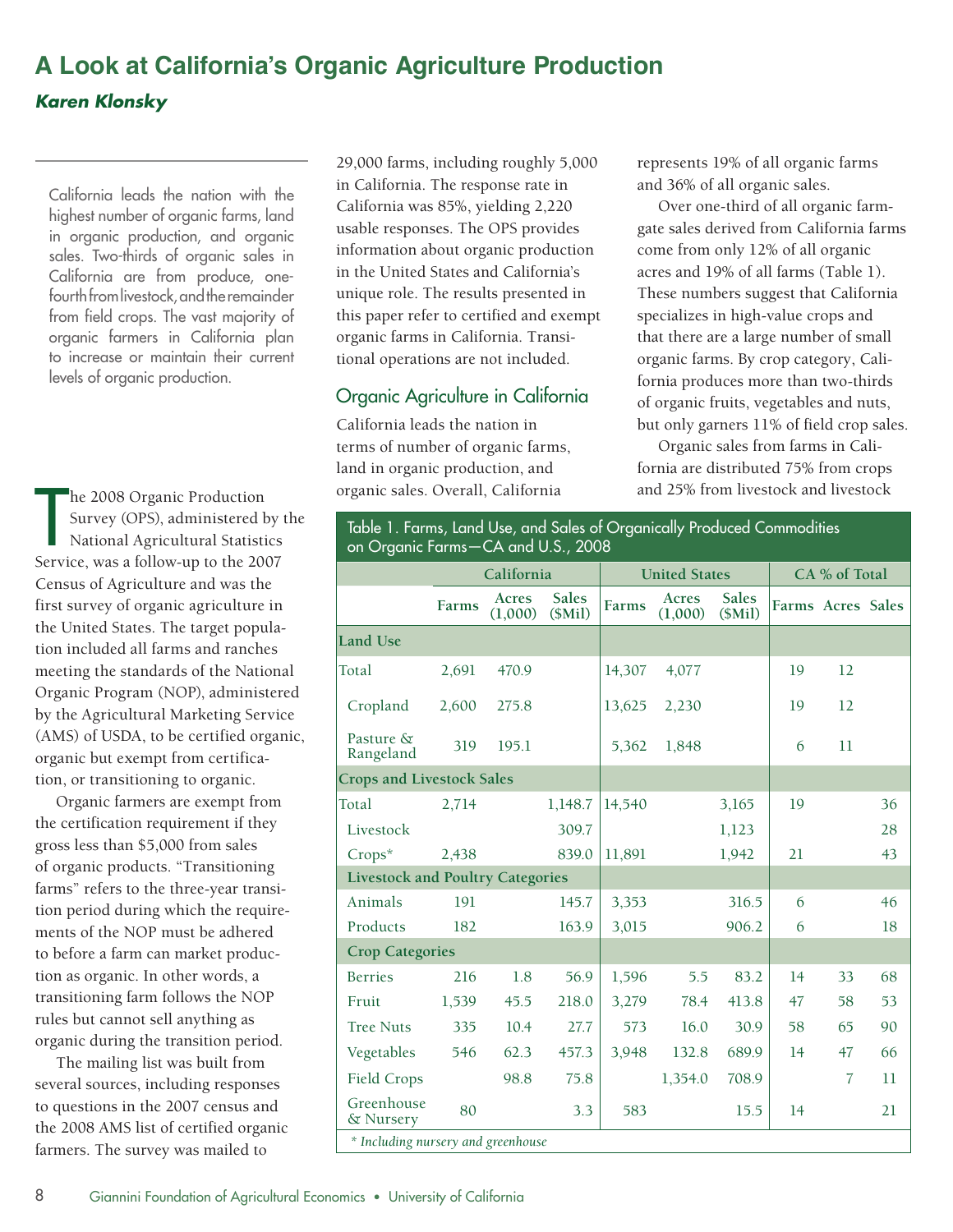| Table 2. Organic Crops for Which CA<br>Produces 90% or More of the U.S. Sales |                    |                |      |  |
|-------------------------------------------------------------------------------|--------------------|----------------|------|--|
| Crop                                                                          | CA.<br>Sales Sales | U.S.           | $\%$ |  |
|                                                                               | --\$ Millions--    |                | CA   |  |
| Lettuce                                                                       | 175                | 187            | 94   |  |
| Grapes                                                                        | 111                | 122            | 91   |  |
| <b>Strawherries</b>                                                           | 40                 | 44             | 92   |  |
| <b>Broccoli</b>                                                               | 30                 | 33             | 91   |  |
| Celery                                                                        | 26                 | 27             | 97   |  |
| Cauliflower                                                                   | 17                 | 18             | 95   |  |
| Avocados                                                                      | 15                 | 15             | 98   |  |
| Almonds                                                                       | 12                 | 12             | 100  |  |
| Plums & Prunes                                                                | 11                 | 12             | 96   |  |
| Walnuts                                                                       | 11                 | 11             | 99   |  |
| Dates                                                                         | Q                  | 9              | 100  |  |
| Lemons                                                                        | $\overline{7}$     | $\overline{7}$ | 99   |  |
| Figs                                                                          | 4                  | 4              | 99   |  |
| Artichokes                                                                    | 1                  | 1              | 99   |  |

products, compared to a roughly two-thirds/one-third split nationally. Vegetables account for 40% of California sales and another 26% is from fruit, nuts, and berries (Figure 1). This compares to only 22% of sales nationwide from vegetables and 17% from fruit, nuts, and berries.

*Crop Production.* California produces more than 90% of all U.S. organic sales for 14 different commodities, including 99% of walnuts, lemons, figs and artichokes, and 100% of almonds and dates (Table 2). Of the top 20 organic crops grown in California based upon sales revenue, two are fruits (grapes and oranges), two are berries (strawberries and raspberries), two are field crops (rice and potatoes), and two are nuts (almonds and walnuts). The other 12 are vegetable crops. All of the top 20 crops have over \$10 million in sales. Lettuce sales are at \$175 million (from 190 farms) and all grapes are at \$111 million (from 525 farms) representing the leading two crops.

In fact, organic vegetable production in California is dominated by lettuce, which comprises 38% of all sales

dollars. Lettuce, tomatoes, spinach, broccoli, and celery together account for two-thirds of all organic vegetable sales. Grapes similarly dominate the organic fruit category, comprising half of the sales. The other four fruit crops garnering over \$10 million are strawberries, oranges, avocados, and plums. Interestingly, 546 farms reported organic vegetable sales in California, compared to 1,539 farms reporting fruit sales. This indicates a relatively high number of small, organic orchards and vineyards in the state.

California leads the nation in all of the major crop categories defined by NASS except field crops. Most notably, California farms did not produce any organic soybeans, even though this crop had \$50 million in sales nationally. The most important field crops in Cali-

fornia are rice and hay, with \$19 million and \$16 million in sales, respectively, which represents 69% of all organic rice and 15% of organic hay sold in the United States.

*Livestock, poultry, and products.* The most important organic livestock commodity for California and the nation is milk from cows (Table 4). Production of organic milk from cows was reported in 37 states and over 2,000 farms. California is the leading state with \$134 million in sales reported from 92 farms, followed by Wisconsin at \$85 million in sales from 479 farms. Sales figures for Colorado, another large organic milk producer, could not be disclosed due to confidentiality restrictions that could otherwise reveal the income of the three farms reporting sales.

Broiler chickens are the second most important organic livestock commodity in California, posting \$129 million in sales, two-thirds of all U.S. sales, from only 17 farms. California also produces 20% of organic eggs, with \$30 million in sales from 80 farms. Pennsylvania is the next most important state for both broiler chickens and egg production.

# Production Challenges

Survey participants were asked what they considered to be their primary challenge as an organic farmer. The most important challenge identified by organic farmers in California was regulatory problems (38%)(Table 5). These include paperwork and record-keeping for certification, inspections, finding a certifier, and the cost of certification. Also, in California, unlike any other state, any farm marketing its product as organic is also required to register with

| Table 3. Top Twenty California Organic Crops |              |              |                    |                      |     |
|----------------------------------------------|--------------|--------------|--------------------|----------------------|-----|
|                                              |              |              | CA<br><b>Sales</b> | U.S.<br><b>Sales</b> |     |
| Commodity                                    | <b>Farms</b> | <b>Acres</b> |                    | --\$ Millions--      | CA% |
| Lettuce                                      | 190          | 33,431       | 174.9              | 186.6                | 94  |
| Grapes                                       | 525          | 22,762       | 110.9              | 122.2                | 91  |
| <b>Strawberries</b>                          | 117          | 1,178        | 40.1               | 43.7                 | 92  |
| Tomatoes                                     | 274          | 6,854        | 36.0               | 59.4                 | 61  |
| Spinach                                      | 100          | 6,882        | 32.0               | 37.4                 | 86  |
| <b>Broccoli</b>                              | 111          | 4,289        | 30.2               | 33.2                 | 91  |
| Celery                                       | 44           | 1,443        | 26.2               | 27.1                 | 97  |
| Sweet<br>Potatoes                            | 16           | 2,749        | 20.6               | 24.7                 | 84  |
| Rice                                         | 73           | 15,068       | 18.9               | 27.5                 | 69  |
| Oranges                                      | 269          | 3,778        | 17.4               | 22.7                 | 77  |
| Cauliflower                                  | 66           | 1,859        | 16.8               | 17.7                 | 95  |
| Hay                                          | 109          | 28,778       | 15.7               | 107.8                | 15  |
| Avocados                                     | 284          | 3,556        | 14.9               | 15.2                 | 98  |
| Onions                                       | 108          | 1,342        | 13.4               | 33.6                 | 40  |
| Fresh Herbs                                  | 93           | 4,661        | 13.0               | 27.4                 | 48  |
| Almonds                                      | 95           | 4,934        | 12.5               | 12.5                 | 100 |
| Plums/<br>Prunes                             | 133          | 3,067        | 11.5               | 11.9                 | 96  |
| Raspberries                                  | 59           | 284          | 11.4               | 12.9                 | 89  |
| Walnuts                                      | 205          | 4,279        | 11.1               | 11.2                 | 99  |
| Potatoes                                     | 106          | 1,977        | 10.5               | 30.0                 | 35  |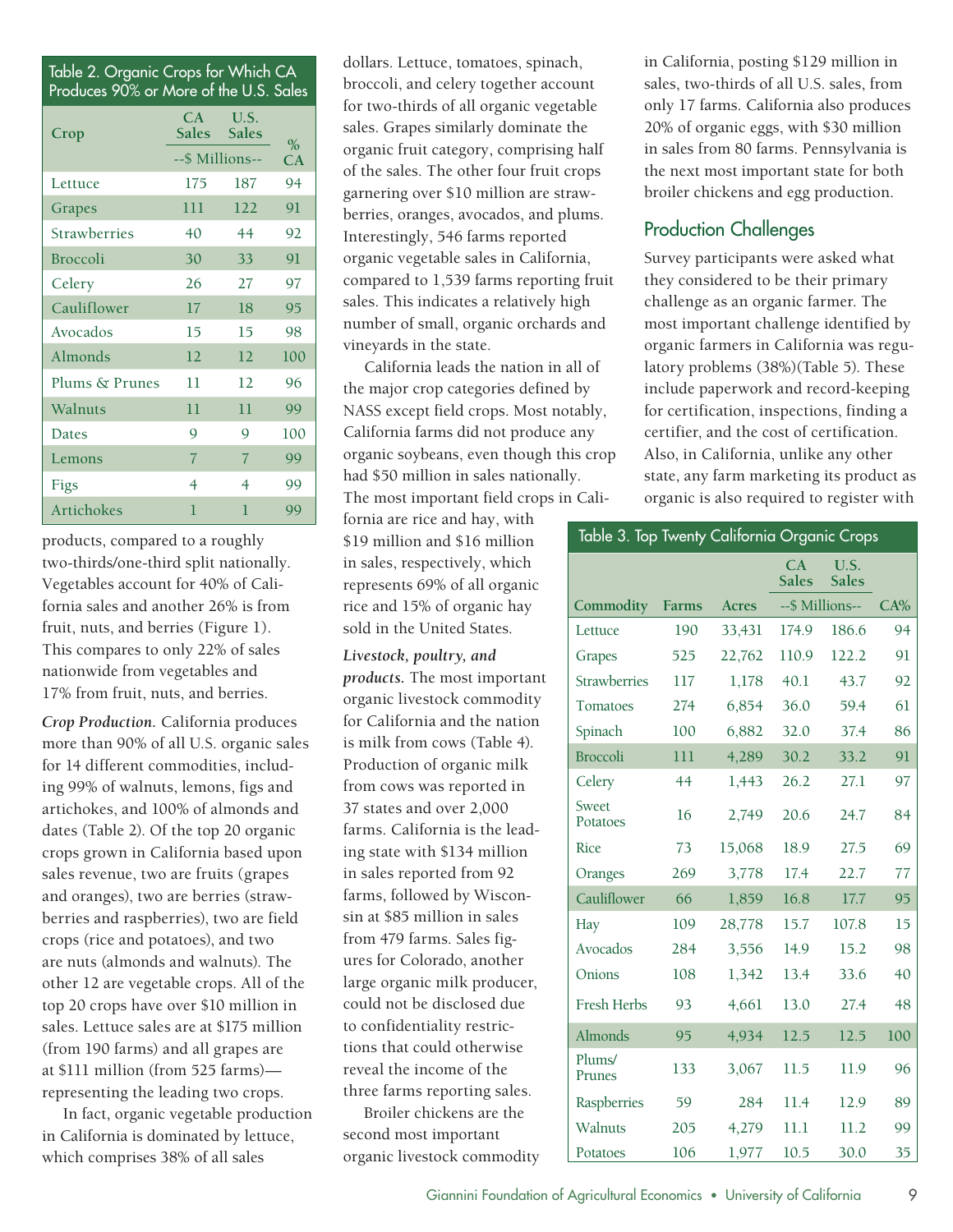the state Organic Program, administered by the California Department of Food and Agriculture, and pay annual registration fees, in addition to the cost of certification by a third-party certifier. Despite this additional regulatory burden in California, organic growers in California were only slightly more likely to indicate regulatory problems as their primary challenge than organic farmers in the United States as a whole.

About one-fourth of organic farmers in California said that price issues (low premiums, lack of price information, or inconsistent prices) or market access (too much competition, not enough volume produced, or lack of buyers) were their greatest challenge. Contrary to popular perception, production problems fell below regulatory and market issues as the major challenge to organic farms (Table 5). Arguably, this reflects the efficacy of organic farming practices, availability of information, and access to organic inputs.

## Marketing Practices

The vast majority of organic sales from California farms (81%) are made to wholesalers. Three-quarters of sales to wholesalers are made to a processor, distributor, wholesaler, or broker. The rest are sold to retail chain buyers, other farms, or grower cooperatives. Only 7% of organic sales are made directly to consumers. Almost three-quarters of the direct sales are either on site (farm stands or U-pick

operations) or at farmers' markets. Other direct-to-consumer outlets include mail order and Community Supported Agriculture, where consumers typically pay a monthly fee and receive a weekly box of products from the farm.

The remaining 14% of California's organic sales are direct to retail, primarily natural food stores and conventional supermarkets. Direct sales to restaurants, hospitals, and schools make up only a small part of direct sales to retailers. The first point of sale for half of organic sales in California was within 100 miles of the farm. Of course, this included sales to wholesalers who may subsequently ship out-of-state or internationally. The first point of sale is direct to an international buyer for only 2.5% of organic sales.

## Farm and Household Income from Organic Sales

Respondents were asked what percent of the total market value of production from

their farms is comprised of organic sales. In essence, this is a measure of the percent of farms that are 100% organic, versus mixed operations that have both organic and conventional production. The results show that in California, almost two-thirds



# Chickens,<br>Broilers Broilers <sup>17</sup> 129,171 195,817 <sup>66</sup> Milk Cows 96 3,984 33,466 12 Turkeys 8 2,670 8,675 31 Beef Cows 56 433 6,141 7 Goats 36 41 229 18 Sheep &<br>Lambs Sileep & 35 26 970 3 Chickens, Layers <sup>102</sup> *<sup>d</sup>* 2,197 Hogs & Pigs <sup>17</sup> *<sup>d</sup>* 3,945 **Livestock and Poultry Products** Total 181 163,868 906,207 18 Milk from Cows <sup>92</sup> 133,505 750,149 <sup>18</sup> Chicken<br>Eggs Eggs 80 30,342 154,817 20 Wool 11 8 35 21

**CA Sales**

**Commodity Farms** --\$ Thousands--

Table 4. Organic Livestock, Poultry, and

Products—CA and U.S., 2008

Total 191 145,749 316,470 46

**Livestock and Poultry**

**U.S. Sales** **CA %**

Mohair 4 *d* 3 *d- information not reported to protect confidentiality*

Goat Milk  $4$  *d* 801

of all farms with organic sales are 100% organic and the other third are "mixed" operations (Figure 2). This does not shed light on what percentage of total organic sales is from 100% organic operations, unfortunately.

Respondents were also asked what percentage of their net house-

| Table 5. Production Challenges for<br>Organic Farms in CA and the U.S. -<br>Percent Reporting in 2008 |         |             |  |  |  |
|-------------------------------------------------------------------------------------------------------|---------|-------------|--|--|--|
|                                                                                                       | $C.A\%$ | U.S.%       |  |  |  |
| Regulatory Problems                                                                                   | 38.1    | 35.1        |  |  |  |
| <b>Price Issues</b>                                                                                   | 14.3    | 10.3        |  |  |  |
| <b>Production Problems</b>                                                                            | 19.1    | 19.7        |  |  |  |
| Market Access                                                                                         | 10.0    | $Q_{\rm q}$ |  |  |  |
| <b>Management Issues</b>                                                                              | 87      | 12.8        |  |  |  |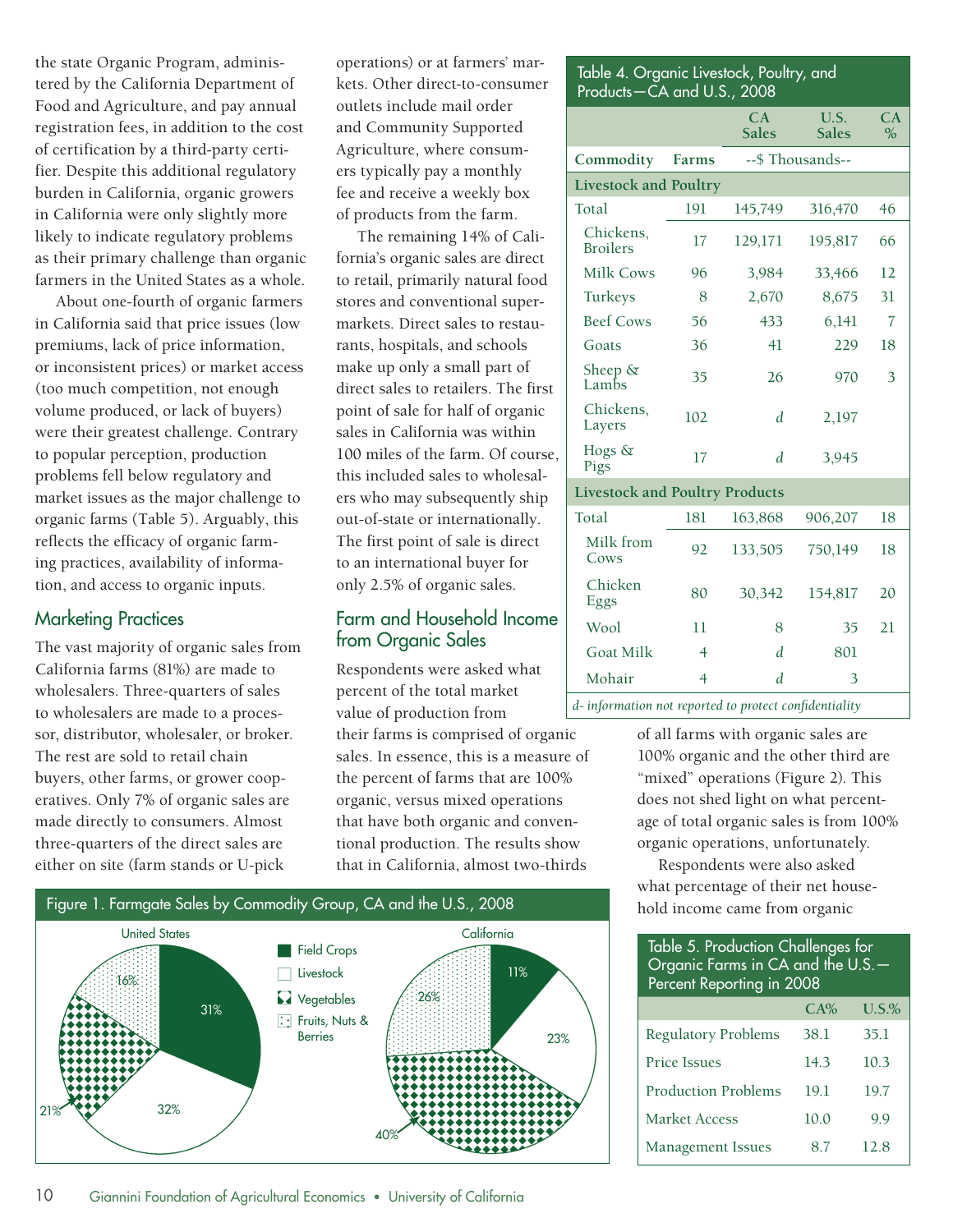Figure 2. Percent of Net Household Income from Organic Sales and Percent of Gross Farm Income from Organic Sales



sales. In this case, two-thirds of the farms reported that less than 25% of their household income came from organic sales. Only 12% said that all of their household income was from organic sales (Figure 2).

# Five-Year Production Plans

Respondents were asked about their five-year production plans with respect to organic production. Only 1% said they were getting out of farming altogether and 14% said they didn't know their plans. Another 3% said that they were going to discontinue organic production and another 5% of the farms planned to decrease production. The rest were either planning to increase production (32%) or maintain their current level (44%).

#### **Implications**

The first Organic Production Survey follow-up to the most recent Census of Agriculture reveals California's dominance in organic production. California is most prominent in fruit, vegetable, nut and berry production, with lettuce and grapes being the highest revenue crops. California is also the top producer of livestock and livestock products, with broiler chickens and

milk from cows the most important commodities. Despite the dominance of these four commodities, the results reveal an extremely diverse subsector. Virtually all of the commodities produced conventionally in California are also produced organically.

About one-third of the farms classified themselves as mixed operations with both organic and conventional production. This implies that the organic market is an important opportunity for diversification for many conventional California farms. The vast majority of respondents also pointed to plans to maintain or expand their organic production, indicating that the subsector is financially healthy despite the economic downturn in the United States. However, it is unlikely that many "mixed" operations are moving towards becoming entirely organic. Rather, organic continues to be a niche market, albeit a profitable one.

The dominance of wholesale outlets both in California and the U.S. as the first point of sale suggests a complex marketing structure for organic production and dispels the image of organic products being sold primarily at farmers markets and roadside stands. The survey results also

challenge the perception that organic farms face their greatest challenges at the farm production level. In fact, the responses imply that organic farming practices are well developed and that access to information on organic practices and availability of organic inputs are not crippling constraints. The body of research on organic production, delivery of information, and available technical assistance seem to be keeping up with grower needs.

Instead, organic farmers in California and the United States point to regulation as their greatest constraint, with added record-keeping and expenses for certification and registration. The implications are that the USDA certification cost-share program for organic farmers is critical to many organic growers for staying in organic production. Further, the continued effort of the National Organic Program to modify, clarify, and communicate organic regulations is essential to the continued growth of the organic industry.

Klonsky, Karen. 2010. "A Look at California's Organic Agriculture Production." *ARE Update* 14(2):8-11. University of California Giannini Foundation of Agricultural Economics.

*Karen Klonsky is a specialist in Cooperative Extension in the Department of Agricultural and Resource Economics at the University of California, Davis. She can be reached by e-mail at klonsky@primal.ucdavis.edu.*

Suggested Citation: